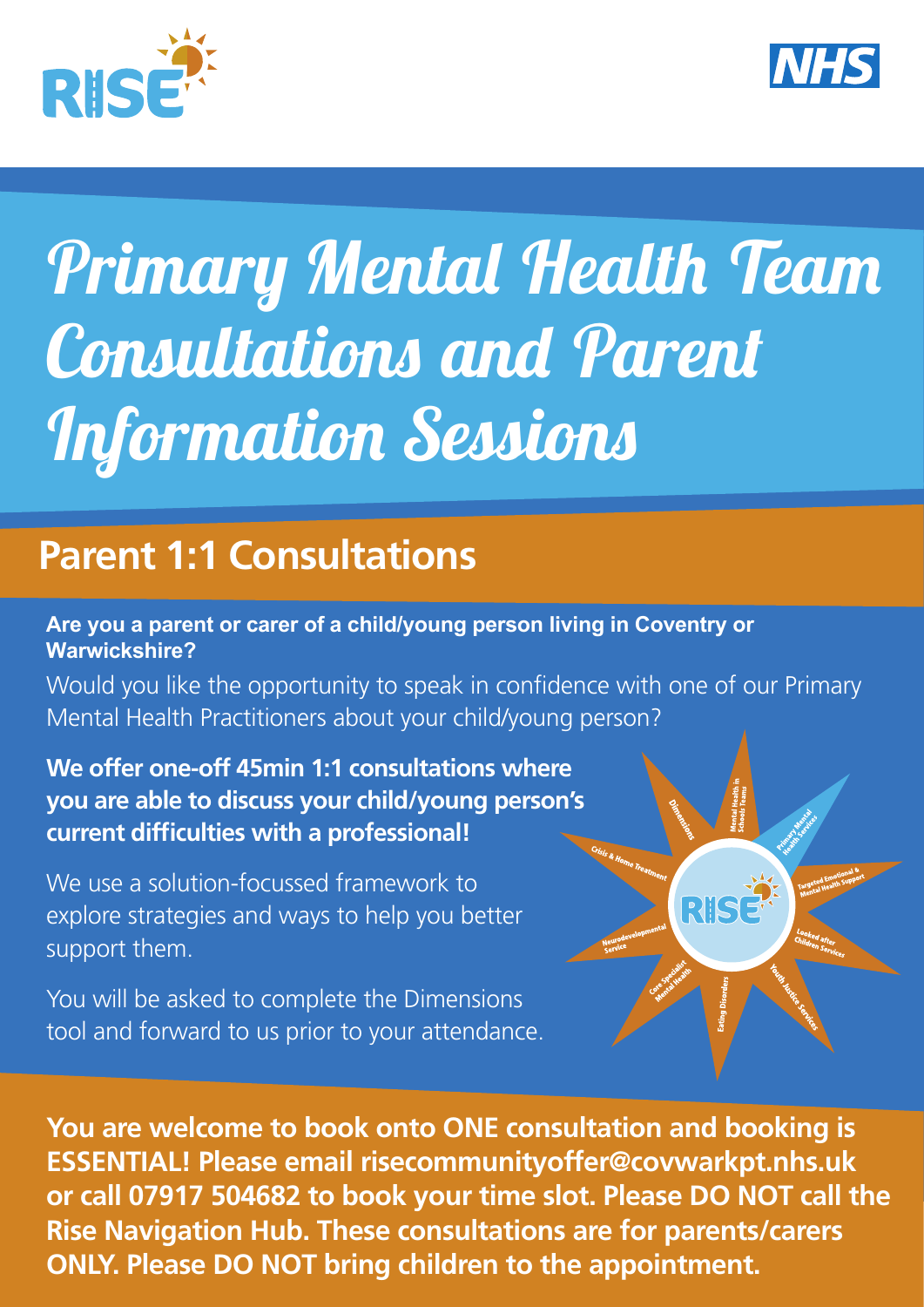



We also offer FREE Parent Information Sessions, during the current restrictions these will be deliver via the online platform ZOOM. At these sessions you will have the opportunity to meet other parents and learn about common emotional wellbeing concerns in children/young people and find out what you can do to help!

Parent Information Sessions are structured sessions on a particular topic.

| <b>TOPIC</b>                                                                                                                                                                                                                                                                                                                                                                                                               | <b>DATES AND TIMES</b>                                             |
|----------------------------------------------------------------------------------------------------------------------------------------------------------------------------------------------------------------------------------------------------------------------------------------------------------------------------------------------------------------------------------------------------------------------------|--------------------------------------------------------------------|
| Understanding and supporting children aged 3-11 years with<br><b>Anxiety</b>                                                                                                                                                                                                                                                                                                                                               |                                                                    |
| You will learn about anxiety and how we can help our children<br>manage their worries. You will learn to identify the signs and<br>symptoms of anxiety and how it might present in children of<br>different ages.                                                                                                                                                                                                          | 13th January 2022 @ 12.30pm - 2.30pm<br>9th May 2022 @ 10am - 12pm |
| You will learn to differentiate between the usual stresses of<br>childhood and anxiety that may be more problematic for your child.                                                                                                                                                                                                                                                                                        |                                                                    |
| You will learn practical strategies and techniques you can do at<br>home to support your child when they are feeling anxious. You will<br>also find out where you can access local support if you are worried<br>about your child's emotional wellbeing.                                                                                                                                                                   |                                                                    |
| Understanding and supporting children aged 12+ with<br><b>Anxiety</b>                                                                                                                                                                                                                                                                                                                                                      |                                                                    |
| Similar to the above topic, you will learn about anxiety in relation<br>to young people aged 12+ years.                                                                                                                                                                                                                                                                                                                    | 21st January 2022 @ 10am - 12pm                                    |
| You will learn some new strategies to support a young person within<br>this age group.                                                                                                                                                                                                                                                                                                                                     | 19th May 2022 @ 12.30pm - 2.30pm                                   |
| You will also find out where you can access local support if you are<br>worried about your child's emotional wellbeing.                                                                                                                                                                                                                                                                                                    |                                                                    |
| <b>Understanding Sensory Needs in school aged children</b>                                                                                                                                                                                                                                                                                                                                                                 |                                                                    |
| You will learn about sensory processing in children/young people<br>and gain an understanding of how it affects them in their day to                                                                                                                                                                                                                                                                                       | 15th November 2021 @ 10am - 12pm                                   |
| day life.                                                                                                                                                                                                                                                                                                                                                                                                                  | 17th March 2022 @ 12.30pm - 2.30pm                                 |
| You will learn about your child's sensory needs and how you can<br>support them to better manage their anxiety, low mood and other<br>common mental health difficulties. You will learn practical strategies<br>and techniques to try at home to manage your child/young person's<br>sensory needs and will also find out where you can access local<br>support if you are worried about your child's emotional wellbeing. | 1st July 2022 @ 10am - 12pm                                        |

**Coventry and Warwickshire Partnership NHS Trust** 

In partnership with:



Coventry and

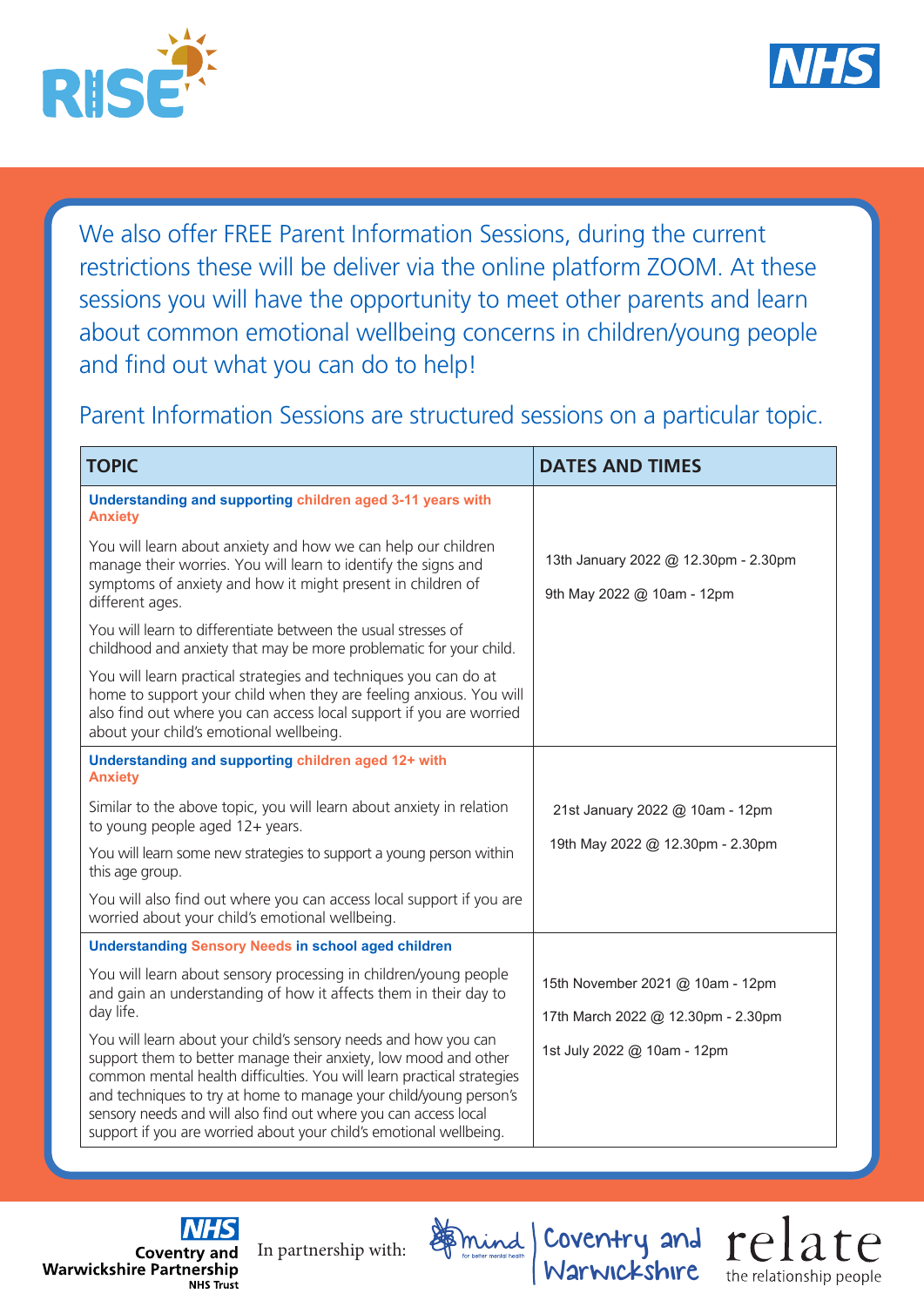



| <b>TOPIC</b>                                                                                                                                                                                                                                                                                                                       | <b>DATES AND TIMES</b>                                                                                 |
|------------------------------------------------------------------------------------------------------------------------------------------------------------------------------------------------------------------------------------------------------------------------------------------------------------------------------------|--------------------------------------------------------------------------------------------------------|
| <b>Understanding Emotional Regulation in school aged</b><br>children                                                                                                                                                                                                                                                               |                                                                                                        |
| You will learn about healthy emotional development in childhood<br>and understand what healthy emotional development looks like at<br>different ages.                                                                                                                                                                              | 24th January 2022 @ 10am - 12pm                                                                        |
| You will learn about the challenges children and parents face at<br>different ages and what can you do to help.                                                                                                                                                                                                                    | 25th May 2022 @ 12.30pm - 2.30pm                                                                       |
| You will learn practical strategies and techniques that may be<br>helpful to support your child's emotional development and you will<br>also find out where you can access local support if you are worried<br>about your child's emotional wellbeing.                                                                             |                                                                                                        |
| Understanding and supporting school aged children who<br>Self-harm                                                                                                                                                                                                                                                                 |                                                                                                        |
| You will learn about self-harm, what it is and how you can help<br>your child/young person?                                                                                                                                                                                                                                        | 9th November 2021 @ 10am - 12pm                                                                        |
| You will learn about some of the reasons young people self-harm<br>and what can maintain this behaviour.                                                                                                                                                                                                                           | 14th February 2022 @ 12.30pm - 2.30pm<br>23rd June 2022 @ 10am - 12pm                                  |
| You will learn practical strategies and techniques that may be<br>helpful for a child/young person who is self-harming. You will also<br>find out where you can access local support if you are worried<br>about your child's emotional wellbeing.                                                                                 |                                                                                                        |
| <b>Understanding Low Mood in children and young people</b>                                                                                                                                                                                                                                                                         |                                                                                                        |
| You will learn to understand the definition of low mood and its<br>relationship with depression.                                                                                                                                                                                                                                   | 1st December 2021 @ 12.30pm - 2.30pm                                                                   |
| You will learn to understand signs and symptoms of low mood.                                                                                                                                                                                                                                                                       | 31st March 2022 @ 10am - 12pm                                                                          |
| You will explore the risk and protective factors that impact on low<br>mood.                                                                                                                                                                                                                                                       | 4th July 2022 @ 12.30pm - 2.30pm                                                                       |
| You will learn strategies to use to support your child or young person<br>experiencing low mood. You will also find out where you can access<br>local support if you are worried about your child's emotional wellbeing.                                                                                                           |                                                                                                        |
| Understanding and supporting children and young people with<br><b>School Refusal</b>                                                                                                                                                                                                                                               |                                                                                                        |
| You will gain an understanding of what school refusal is, who it<br>affects and why. You will learn practical strategies and techniques<br>you can do at home to support your child who may be refusing to<br>attend school. You will learn about developing an action plan to<br>support your child to improve school attendance. | 6th October 2021 @ 12.30pm - 2.30pm<br>31st January 2022 @ 10am - 12pm<br>10th June 2022 @ 10am - 12pm |
| You will also find out where you can access local support if you are<br>worried about your child's emotional wellbeing.                                                                                                                                                                                                            |                                                                                                        |

**NHS** Coventry and<br>Warwickshire Partnership **NHS Trust** 

In partnership with:

Coventry and Warwickshire the relationship people